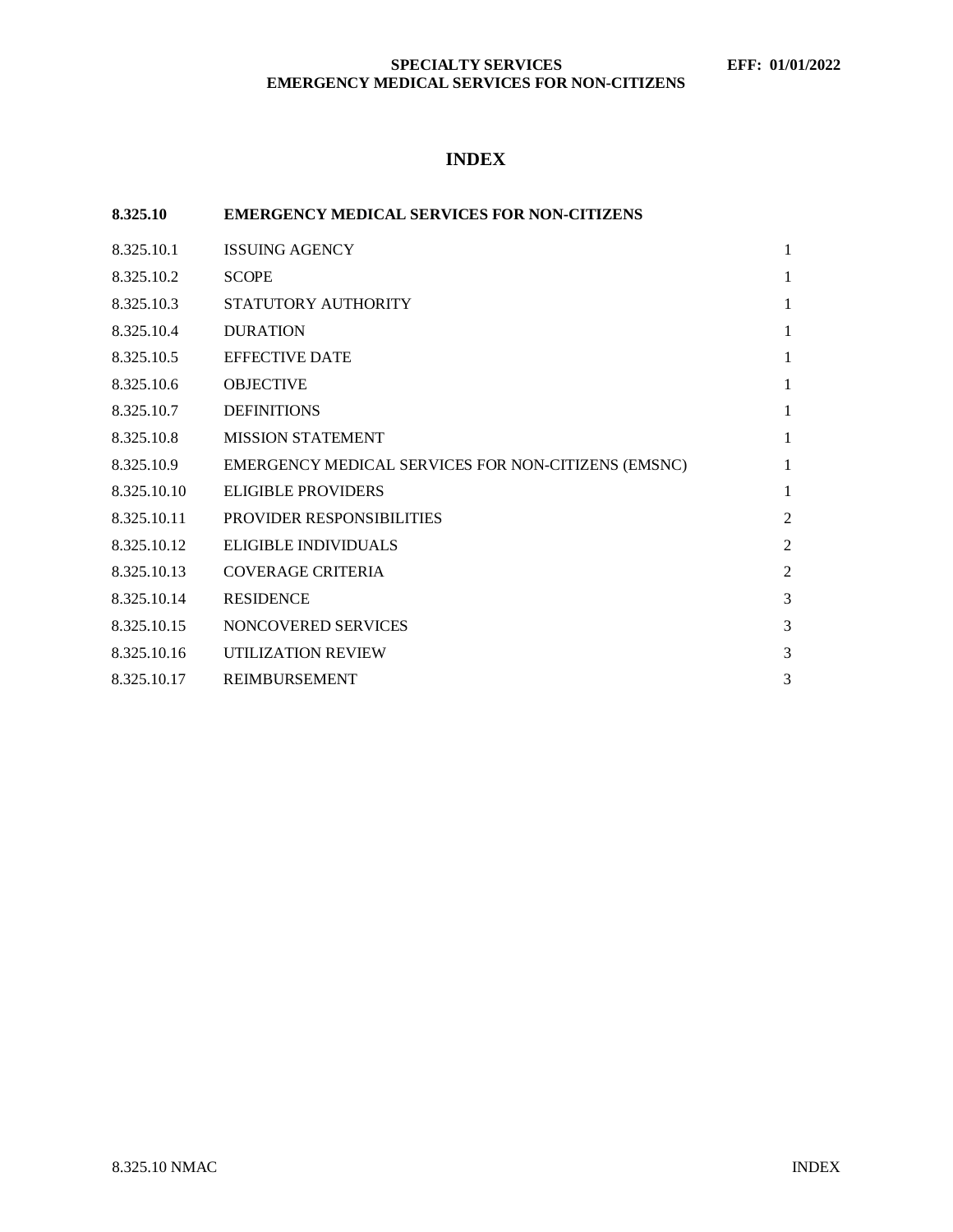### **TITLE 8 SOCIAL SERVICES CHAPTER 325 SPECIALTY SERVICES EMERGENCY MEDICAL SERVICES FOR NON-CITIZENS**

<span id="page-1-0"></span>**8.325.10.1 ISSUING AGENCY:** New Mexico Human Services Department (HSD). [2/1/1995; 8.325.10.1 NMAC - Rn, 8 NMAC 4.MAD.000.1, 12/1/2003; A, 10/15/2008]

<span id="page-1-1"></span>**8.325.10.2 SCOPE:** The rule applies to the general public. [2/1/1995; 8.325.10.2 NMAC - Rn, 8 NMAC 4.MAD.000.2, 12/1/2003]

<span id="page-1-2"></span>**8.325.10.3 STATUTORY AUTHORITY:** The New Mexico medicaid program and other health care programs are administered pursuant to regulations promulgated by the federal department of health and human services under the Social Security Act as amended or by state statute. See Section 27-2-12 *et seq*. NMSA 1978. [2/1/1995; 8.325.10.3 NMAC - Rn, 8 NMAC 4.MAD.000.3, 12/1/2003; A, 10/15/2008; A, 11/15/2010]

<span id="page-1-3"></span>**8.325.10.4 DURATION:** Permanent.

[2/1/1995; 8.325.10.4 NMAC - Rn, 8 NMAC 4.MAD.000.4, 12/1/2003]

<span id="page-1-4"></span>**8.325.10.5 EFFECTIVE DATE:** February 1, 1995, unless a later date is cited at the end of a section. [2/1/1995; 8.325.10.5 NMAC - Rn, 8 NMAC 4.MAD.000.5, 12/1/2003; A, 10/15/2008]

<span id="page-1-5"></span>**8.325.10.6 OBJECTIVE:** The objective of these rules is to provide instructions for the service portion of the New Mexico medical assistance programs. [2/1/1995; 8.325.10.6 NMAC - Rn, 8 NMAC 4.MAD.000.6, 12/1/2003; A, 10/15/2008]

# <span id="page-1-6"></span>**8.325.10.7 DEFINITIONS:** [**RESERVED**]

<span id="page-1-7"></span>**8.325.10.8 MISSION STATEMENT:** To transform lives. Working with our partners, we design and deliver innovative, high quality health and human services that improve the security and promote independence for New Mexicans in their communities.

[2/1/1995; 8.325.10.8 NMAC - Rn, 8 NMAC 4.MAD.002, 12/1/2003; A, 10/15/2008; A, 11/15/2010; A, 5/1/2020]

<span id="page-1-8"></span>**8.325.10.9 EMERGENCY MEDICAL SERVICES FOR NON-CITIZENS (EMSNC):** The New Mexico medical assistance division (MAD) is required to pay for necessary emergency medical services furnished to individuals who are non-citizens, reside in New Mexico and meet the requirements for medicaid eligibility per 42 CFR 440.255(c).

[2/1/1995; 8.325.10.9 NMAC - Rn, 8 NMAC 4.MAD.769, 12/1/2003; A, 10/15/2008; A, 11/15/2010; A, 5/1/2020; A, 1/1/2022]

<span id="page-1-9"></span>**8.325.10.10 ELIGIBLE PROVIDERS:** Health care to eligible recipients is furnished by a variety of providers and provider groups. The reimbursement and billing for these services is administered by MAD. Upon approval of a New Mexico MAD provider participation agreement by MAD or its designee, licensed practitioners, facilities and other providers of services that meet applicable requirements are eligible to be reimbursed for furnishing covered services to eligible recipients. A provider must be enrolled before submitting a claim for payment to the MAD claims processing contractors. MAD makes available on the HSD/MAD website, on other program-specific websites, or in hard copy format, information necessary to participate in health care programs administered by HSD or its authorized agents, including program rules, billing instructions, utilization review instructions, and other pertinent materials. When enrolled, a provider receives instruction on how to access these documents. It is the provider's responsibility to access these instructions, to understand the information provided and to comply with the requirements. The provider must contact HSD or its authorized agents obtain answers to questions related to the material or not covered by the material. To be eligible for reimbursement, a provider must adhere to the provisions of the MAD provider participation agreement and all applicable statutes, regulations, and executive orders. MAD or its selected claims processing contractor issues payments to a provider using electronic funds transfer (EFT) only.

[2/1/1995; 8.325.10.10 NMAC - Rn, 8 NMAC 4.MAD.769.1, 12/1/2003; A, 10/15/2008; A, 11/15/2010]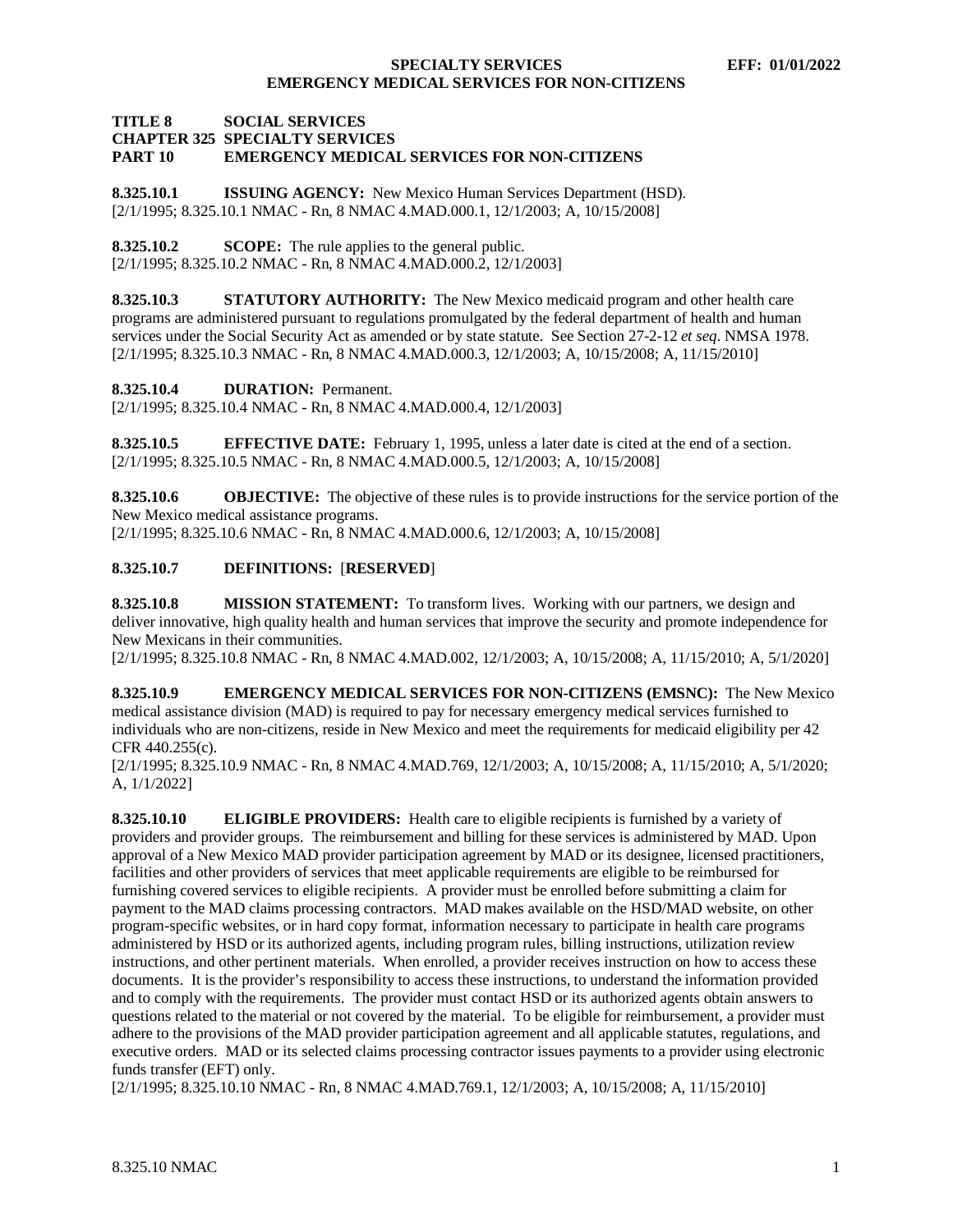# <span id="page-2-0"></span>**8.325.10.11 PROVIDER RESPONSIBILITIES:**

**A.** A provider who furnishes services to a medicaid or other health care program eligible recipient must comply with all federal and state laws, regulations, and executive orders relevant to the provision of services as specified in the MAD provider participation agreement. A provider also must conform to MAD program rules and instructions as specified in the provider rules manual and its appendices, and program directions and billing instructions, as updated. A provider is also responsible for following coding manual guidelines and CMS correct coding initiatives, including not improperly unbundling or upcoding services. When services are billed to and paid by a coordinated services contractor authorized by HSD, the provider must follow that contractor's instructions for billing and for authorization of services.

**B.** A provider may encourage a non-citizen to apply for EMSNC eligibility through the local county income support division (ISD) office when the provider believes the service may qualify as an EMSNC emergency service. A provider must inform the individual if the provider is unwilling to receive medicaid payment for the service when the service meets the EMSNC emergency criteria for coverage. A provider must determine if the recipient has other health insurance. A provider must maintain records that are sufficient to fully disclose the extent and nature of the services provided to a non-citizen recipient.

[2/1/1995; 8.325.10.11 NMAC - Rn, 8 NMAC 4.MAD.769.2 & A, 12/1/2003; A, 10/15/2008; A, 11/15/2010; A, 5/1/2020; A, 1/1/2022]

# <span id="page-2-1"></span>**8.325.10.12 ELIGIBLE INDIVIDUALS:**

**A.** An applicant must be a noncitizen who is undocumented or who does not meet the qualifying immigration criteria specified in 8.200.410 NMAC, *General Recipient Requirements,* and in 8.285.400 NMAC, *Medicaid Eligibility-Emergency Medical Services for Non-Citizens - Category 085.*

**B.** Eligibility determinations are made by local county income support division (ISD) offices after the receipt of emergency services. The individual is responsible for completing an application through the local county ISD office and for providing all necessary documentation to prove that he or she meets the applicable eligibility criteria.

**(1)** An individual must apply for coverage through the ISD office no later than the last day of the third month following the month in which the presumed emergency services were received.

**(2)** If eligibility is granted or denied, the medical provider will be notified with a decision for EMSNC form, MAD 778 or its successor.

**(3)** If an application is denied or an application for coverage is not filed by the last day of the third month following the month in which the presumed emergency services were received, the non-citizen recipient is responsible for payment of the provider bill.

**(4)** If reimbursement for services is denied by MAD or its designee, the non-citizen is responsible for payment and can be billed directly for payment by the provider.

[2/1/1995; 8.325.10.12 NMAC - Rn, 8 NMAC 4.MAD.769.3 & A, 12/1/2003; A, 10/15/2008; A, 11/15/2010; A, 5/1/2020; A, 1/1/2022]

# <span id="page-2-2"></span>**8.325.10.13 COVERAGE CRITERIA:**

**A.** "Emergency" as defined for EMSNC includes labor and delivery including inductions and cesarean sections, as well as any other medical condition, manifesting itself with acute symptoms of sufficient severity (including severe pain) such that the absence of immediate medical attention could reasonably be expected to result in:

**(1)** the recipient's death;

(2) placing the recipient's health in serious jeopardy;<br>(3) serious impairment to bodily functions: or

**(3)** serious impairment to bodily functions; or

**(4)** serious dysfunction of any bodily organ or part.

**B.** Services are covered only when necessary to treat or evaluate a condition meeting the definition of emergency and are covered only for the duration of that emergency.

**C.** Labor and delivery services provided by an out of state border hospital or emergency transfers from an in state acute care hospital to a border acute care hospital are covered. The out of state border provider must be enrolled with the New Mexico medicaid program.

**D.** After delivery, a child can have legally documented or citizenship status because of its birth in the United States and, therefore, is not eligible for EMSNC. The child may be eligible for another MAD category of eligibility on his or her own.

**E.** Determination of coverage is made by MAD or its designee.